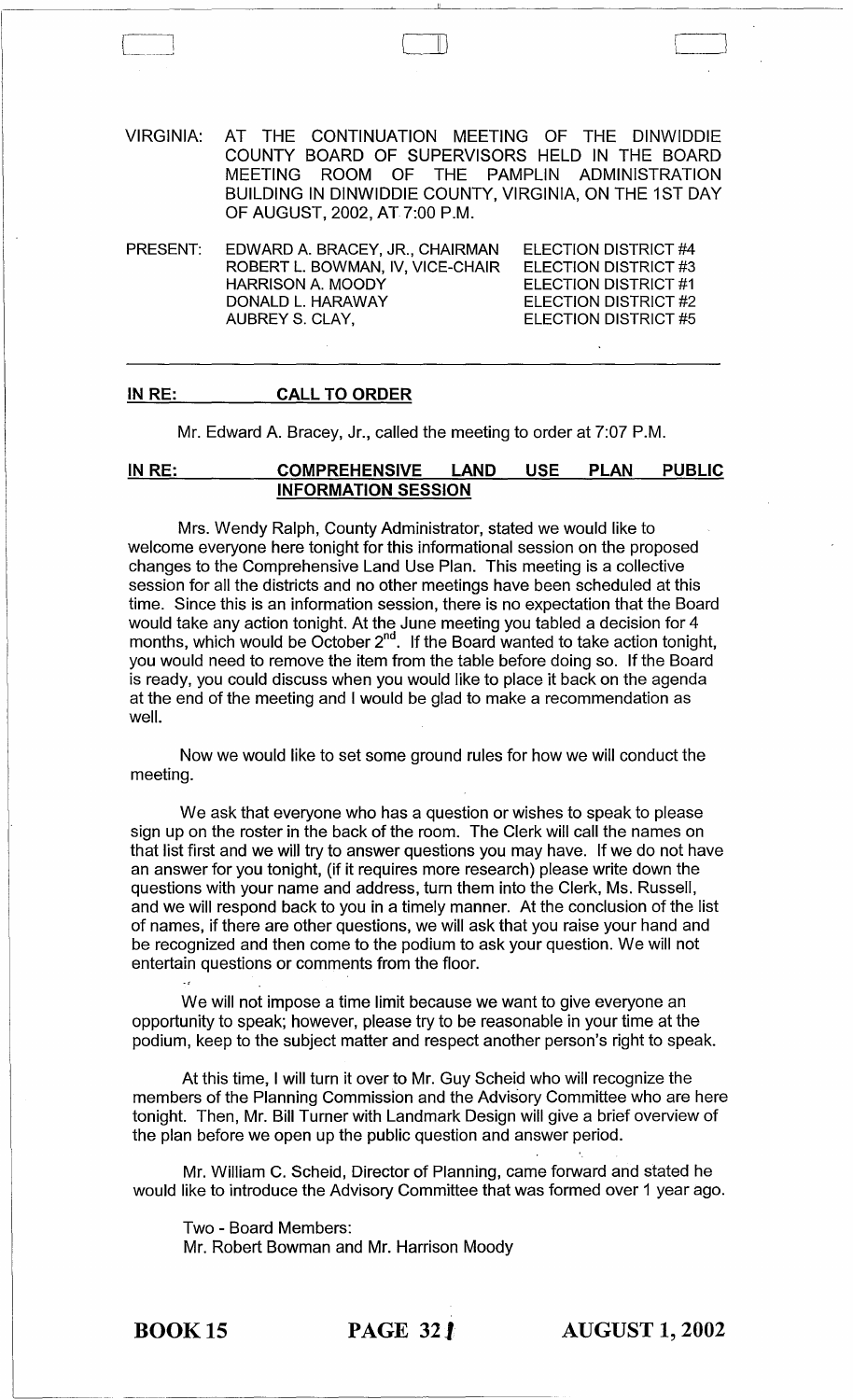Two - Planning Commission Members: Mr. Dean McCray and Mr. Gilbert Wood

Five - Members from the Election Districts;

Mr. Samuel Hayes - district  $#1$ : Mr. Brian Cobb - district  $#2$ :

Mr. George Whitman - district #3; Mrs. Thelma Blackwell - district #4;

Mr. Robert Spiers - district #5;

Mr. Scheid then introduced Mr. Bill Turner with Landmark Design Group.

Mr. Turner thanked the Board for the opportunity to assist the County with the Comprehensive Plan update. "I want to start by again thanking the County for allowing LandMark Design Group to assist with the update of the County's Comprehensive Plan. I would also like to again recognize the Citizens Advisory Committee, which acted as a sounding board during part of the process. I would like to thank the Planning Commission which, certified the draft document being considered tonight by the Board after holding a public hearing.

The Citizens Advisory Committee met throughout 2001 to review data, discuss the County's current Comprehensive Plan, and to discuss general trends and general issues. The Committee did not keep detailed minutes, nor was it required to. At several meetings, consuming many hours of volunteer time, the Committee reviewed information and made suggestions which are reflected in the draft under consideration. The process was open to those choosing to attend. In many cases, persons not appointed to the Committee attended meetings.

The Advisory Committee passed the draft to the Planning Commission last year. By law, the Planning Commission is the body charged with recommending and certifying the draft of the Comprehensive Plan to the Board. A vote by the Advisory Committee was not required but I feel most, if not all members were pleased with the effort. I've worked in the planning field for over 20 years and compliment Dinwiddie County on the process it followed and the openness of the process.

During the process, the County held public forums. Advisory Committee meetings were well attended. The Comprehensive Plan process was discussed at a Farm Bureau meeting and at an annual countywide Ruritan meeting. The youth of the County even weighed in with letters to the editor. The Board decided to hold this session tonight to explain the process and the product. Let me recap the process and the product. Then, Guy Scheid and I will try to answer questions. We welcome members of the Advisory Committee and Planning Commission who may want to add their thoughts.

Mr. Turner then referred to what a Comprehensive Plan is; why and how it is updated; how the county approached it; what the document is; the highlights; and what's next.

After adoption of the plan update comes its implementation. The primary methods of implementing this plan include zoning, subdivision regulations, and the Capital Improvements Plan. The county may also develop such tools as an official map, mineral districts maps, and/or agricultural and forestall district maps.

During this process, several elements presented themselves as warranting more in-depth consideration. These include: 1) Development of Corridor Management Plans for U.S. Route 1 and Route 460; 2) Study of drainage related issues and the development of a county-wide Storm water Management Plan (and perhaps an ordinance) or perhaps specific area plans; 3) Development of Subdivision Ordinance revisions; and 4) Zoning Ordinance revisions including the study of the practicality of cash proffers.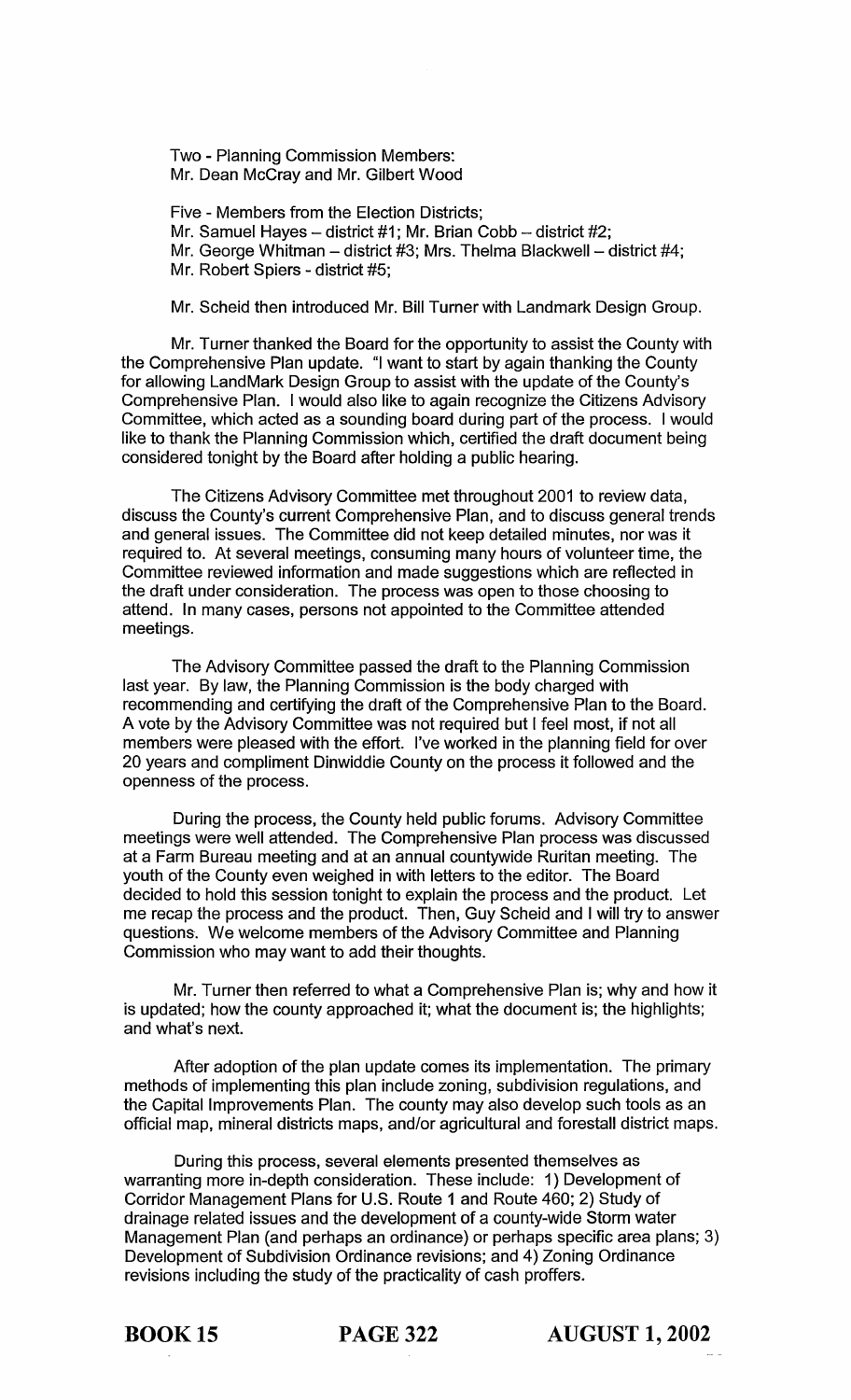A Comprehensive Plan is supposed to be general in nature. It is implemented by ordinances and actions taken by the County. Persons with specific issues may feel the Comprehensive Plan does not go far enough. It is not supposed to. Their remedies are in other places such as the zoning process and reviews by regulatory agencies.

 $\Box$ 

The 2001 Update builds upon the 1996 Comprehensive Plan. The 2001 Update has a different format, more and better graphics, and is user friendly. It will be professionally proofread for spelling and punctuation. It will have an Executive Summary and an Index. It will be finalized once the Board of Supervisors is satisfied with its content.

The 2001 Update reiterates the goals and objectives found in the 1996 Plan but do include some additions the Planning Commission feels are worthy of consideration. These are found in Chapter XI. The 2001 Update includes a slightly expanded planning area in northeast Dinwiddie County. The Planning Commission feels this best projects the development that is likely to occur in the area in the next several years.

In the 1996 (current) Comprehensive Plan and in the 2001 (draft) Update Comprehensive Plan, the County is divided into three types of planning areas for planning purposes. The planning area types are: urban, community, and rural conservation. Urban-type planning areas are shown in northeast Dinwiddie County. Community-type planning areas are found in northeast Dinwiddie County, and in and around Dinwiddie Courthouse, and in and around the Town of McKenney. Both the 1996 Plan and the 2001 Update outline planning strategies for each of the three planning area types.

Based on available, existing infrastructure, platted lots, and development that has or is occurring since the 1996 Plan, slight increases in the estimated amount of projected urban and community type development in northeast Dinwiddie county are expected in the next several years. Thus estimates of the projected size of these areas were increased in the 2001 Update. The extent of the planning area in and around Dinwiddie Courthouse and the Town of McKenney were not changed in the 2001 Update. The table, which follows, compares the 1996 Plan and the 2001 Update by estimated land area projected for each planning area type.

#### Estimated Amount of Land Area Projected to be in Urban, Community, and Rural Conservation in 1996 (Current Comprehensive Plan and 2001 Update (Draft) Comprehensive Plan

| <b>Planning Area Type</b>     | 1996 (Current)<br><b>Comprehensive Plan</b>              | 2001 Update (Draft)<br>Comprehensive Plan                  |
|-------------------------------|----------------------------------------------------------|------------------------------------------------------------|
| 1. Urban-Type Development     | Approximately 11,300 acres<br>(4% of the County total)   | Approximately 11,820 acres<br>(4.6% of the County total)   |
| 2. Community-Type Development | Approximately 19,300 acres<br>(6% of the County total)   | Approximately 25,540 acres<br>(8% of the County total)     |
| 3. Rural Conservation         | Approximately 290,000 acres<br>(90% of the County total) | Approximately 280,240 acres<br>(87.4% of the County total) |

Please remember that the Comprehensive Plan includes objectives that the County will want to follow. In order for the objectives to achieve the County's goals, some must be incorporated into zoning and land use regulations to have the force of law.

BOOK 15 PAGE 322 AUGUST 1, 2002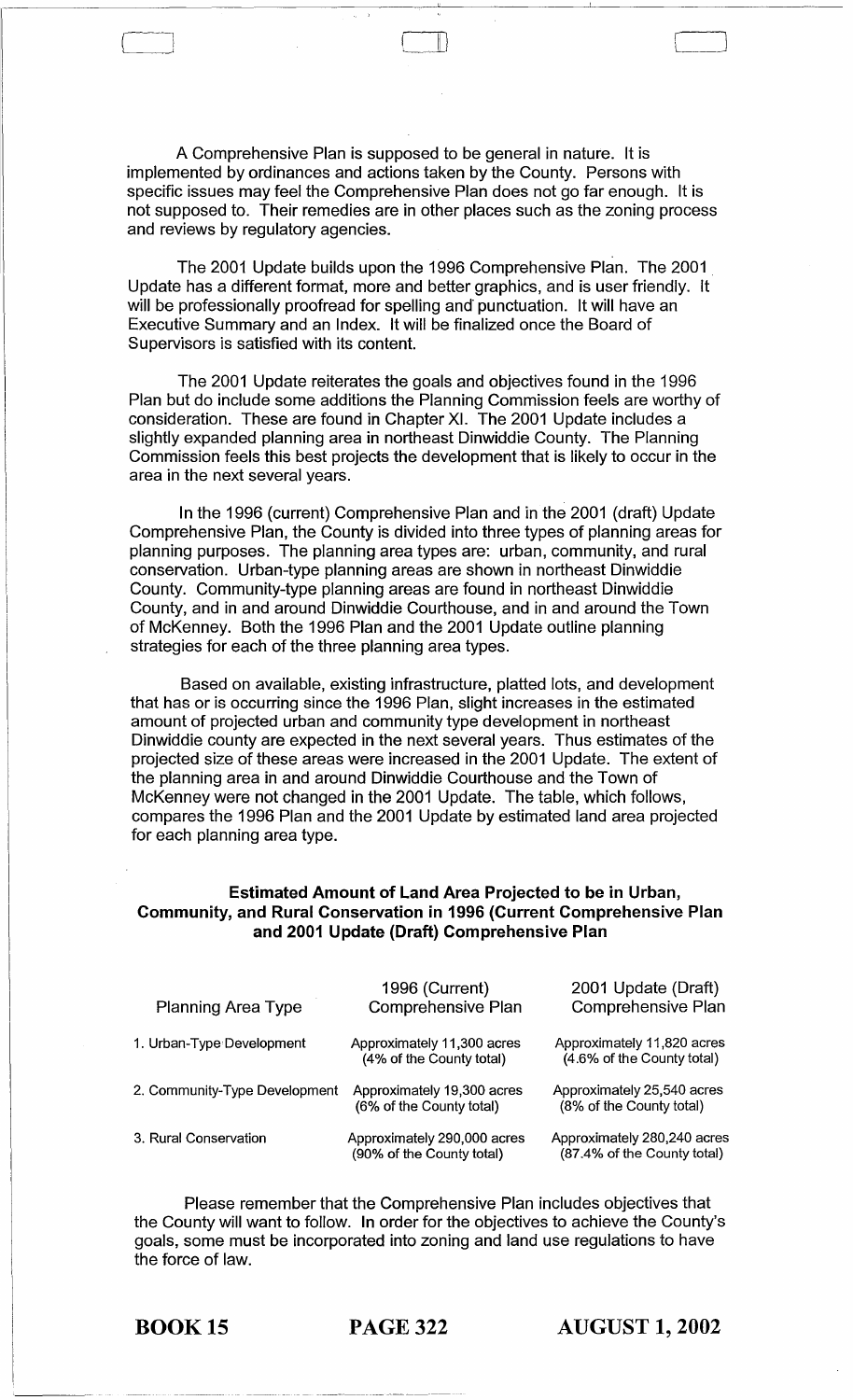A Comprehensive Plan is supposed to be general in nature. Moreover, it is supposed to be referred to and used. It should be changed and updated as necessary. The document before the Board is a sound document. In my opinion, the County should adopt it, use it, and amend it, if and when necessary."

The following persons came forward to speak in favor of/or voiced their concerns, and asked questions about the Comprehensive Plan Update:

- 1. Addison Varner, 22838 Dabney Mill Road, Petersburg, VA<br>2. Stu Hoque, 707 Okuma Drive, Chester, VA 23836
- 2. Stu Hogue, 707 Okuma Drive, Chester, VA 23836<br>3. Geri Barefoot. 7411 Frontage Road. Petersburg. V
- 3. Geri Barefoot, 7411 Frontage Road, Petersburg, VA<br>4. Mrs. Lamb. 7321 Frontage Road, Petersburg, VA
- 4. Mrs. Lamb, 7321 Frontage Road, Petersburg, VA<br>5. Robert Spiers. 21018 Double Branch Road. Stony
- 5. Robert Spiers, 21018 Double Branch Road, Stony Creek, VA
- 6. Michelle Parker, 6812 Duncan Road, Petersburg, VA
- 7. Lori Stevens, 24620 Smith Grove Road, Petersburg, VA<br>8. Frank Kirks, 8411 Duncan Road, Petersburg, VA
- 8. Frank Kirks, 8411 Duncan Road, Petersburg, VA
- 9. Julia Benner, 20214 Ann Road, Sutherland, VA
- 10. Shelly Shipp, 7801 Squirrel Level Road, Petersburg, VA<br>11. Anne Scarborough, Boydton Plank Road, Dinwiddie, VA
- 11. Anne Scarborough, Boydton Plank Road, Dinwiddie, VA<br>12. Robert Bowman. IV. 6219 Boydton Plank Road, Petersb
- 12. Robert Bowman, IV, 6219 Boydton Plank Road, Petersburg, VA<br>13. Diana Parker.10700 Chalklev Road. Richmond. VA 23237
- 13. Diana Parker, 10700 Chalkley Road, Richmond, VA 23237<br>14. Tyla Matteson, Chesterfield, VA
- 14. Tyla Matteson, Chesterfield, VA<br>15. Skip Walker, Petersburg, VA
- Skip Walker, Petersburg, VA
- 16. Thelma Blackwell, Dinwiddie, VA
- 17. Donald Henshaw, Church Road, VA
- 18. Wileen Johnson, McKenney, VA
- 19. Brian Cobb, Waterford Drive, Sutherland, VA

Several people requested that the Board hold some more meetings so they could get answers to the rest of the questions they had about the Plan. Mr. Bracey replied it was announced at the beginning of the meeting that this would be the only session the Board would hold. However, all things are possible but he could not speak for the rest of the Board. He stated it would be discussed at the next Board meeting and a decision would be made. He thanked everyone for attending the meeting.

The County Administrator stated, please do not leave here if you have questions that were not answered tonight without putting them in writing and submitting them to us so we can respond; please include your names and addresses. If you are interested in receiving those questions and the answers that are provided; please write your names and addresses down so we can mail you the responses.

Mrs. Ralph stated the Board meets for the regular meeting on August 7, 2002 at 7:30 P.M. The Chairman told you this issue would be on the agenda about whether we will hold another meeting or not and it will be. Whether they make a decision or not, as to when, or if they will have another meeting, is of course up to them. If you are interested and can't attend the meeting please call the office on Thursday, August  $8<sup>th</sup>$  and someone will let you know. If a decision to hold another meeting is made, it will be advertised in the newspaper too. If you want information back in a timely manner, we have to get your questions in a timely manner.

### IN RE: **ADJOURNMENT**

Upon Motion of Mr. Clay, Seconded by Mr. Moody, Mr. Moody, Mr. Clay, Mr. Bowman, Mr. Bracey voting "Aye", the meeting adjourned at 9:28 P.M. to be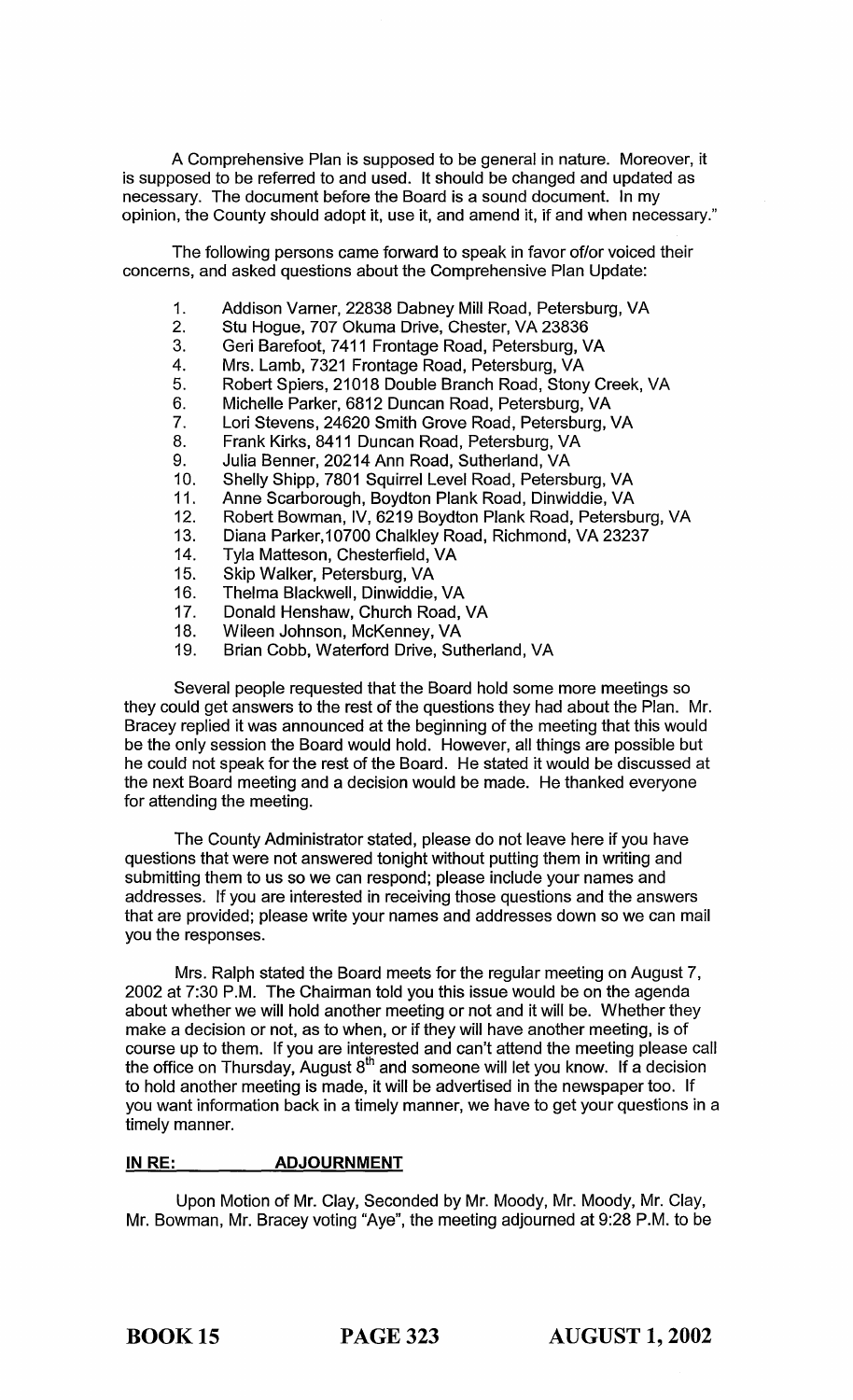continued until August 7, 2002 at 5:30 P.M. for the Debt Capacity Analysis from<br>Davenport & Company.

Edward A. Bracey, Jr., Chairman

falch ATTEST: Wendy Weber Ralph<br>County Administrator

/abr

# **BOOK 15**

## **PAGE 323**

 $\frac{1}{2}$ 

**AUGUST 1, 2002**